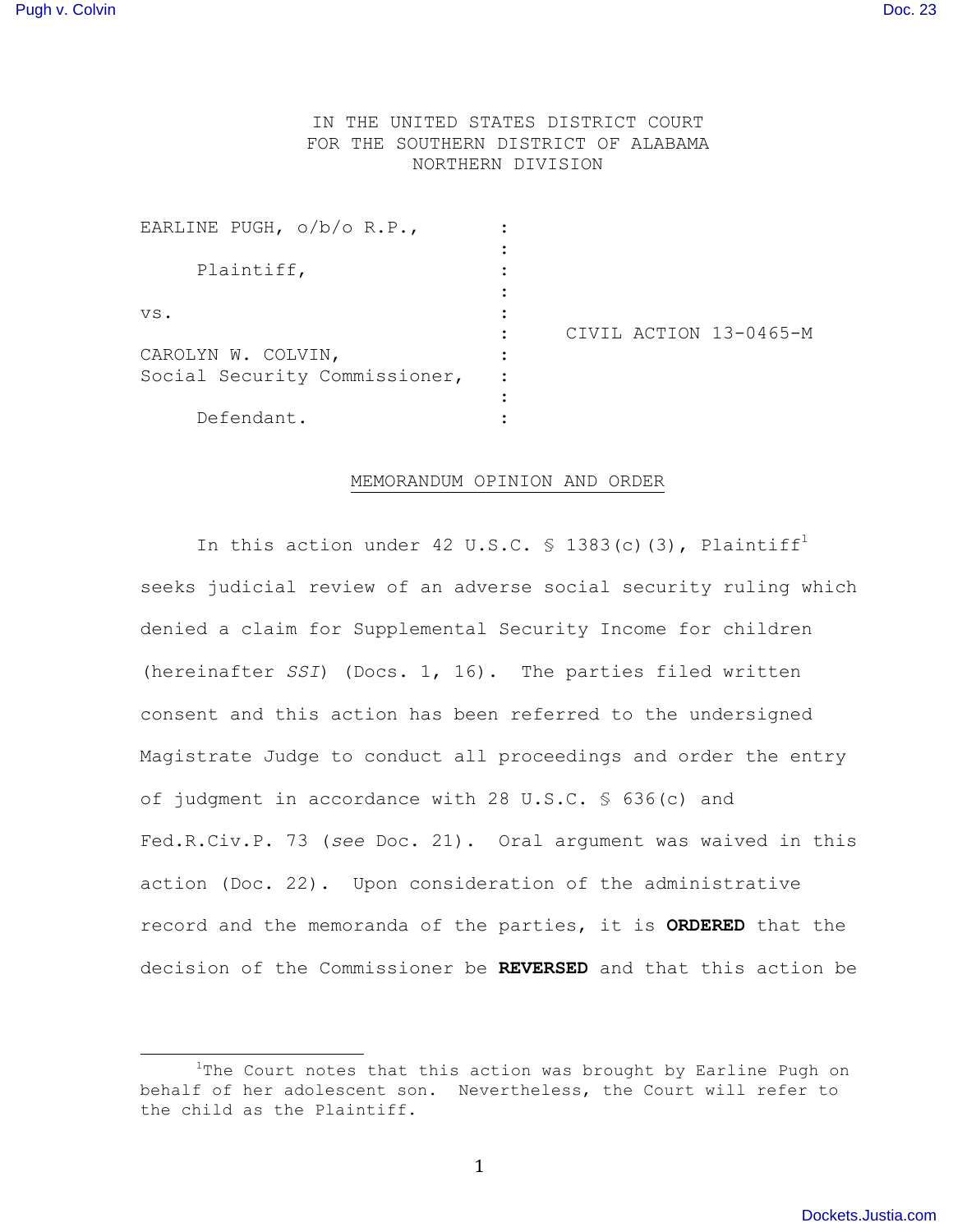**REMANDED** for further administrative procedures not inconsistent with the Orders of the Court.

This Court is not free to reweigh the evidence or substitute its judgment for that of the Secretary of Health and Human Services, *Bloodsworth v. Heckler*, 703 F.2d 1233, 1239 (11th Cir. 1983), which must be supported by substantial evidence. *Richardson v. Perales*, 402 U.S. 389, 401 (1971). The substantial evidence test requires "that the decision under review be supported by evidence sufficient to justify a reasoning mind in accepting it; it is more than a scintilla, but less than a preponderance." *Brady v. Heckler*, 724 F.2d 914, 918 (11th Cir. 1984), *quoting Jones v. Schweiker*, 551 F.Supp. 205 (D. Md. 1982).

At the time of the most recent administrative hearing, Plaintiff was fifteen years old and had completed an eighth-grade education (Tr. 32). In claiming benefits, Plaintiff alleges disability due to bronchitis, asthma, and impaired intellectual functioning (Doc. 15).

The Plaintiff filed an application for SSI on September 18, 2006 (Tr. 141-47; *see* Tr. 15). Benefits were denied following a hearing by an Administrative Law Judge (ALJ) (Tr. 55-64); the Appeals Council, however, remanded the action back for further consideration (Tr. 65-68). Following a second evidentiary hearing, the ALJ determined that Pugh was not disabled as he had no severe impairments (Tr. 10-23). Following a request for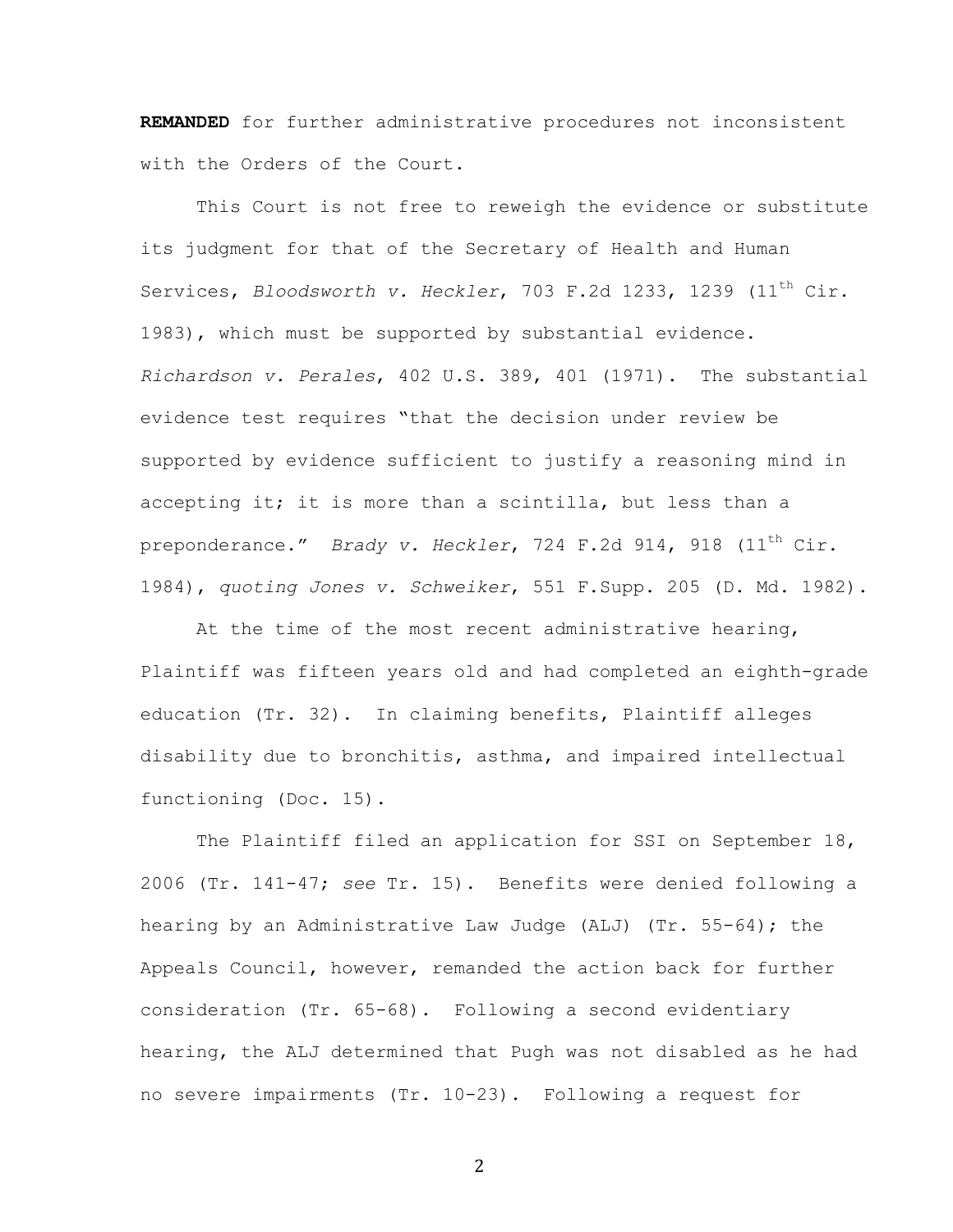review of the hearing decision (Tr. 212-15), the Appeals Council denied review of the hearing decision (Tr. 1-5).

Plaintiff claims that the opinion of the ALJ is not supported by substantial evidence. Specifically, Pugh alleges that: (1) The ALJ did not properly assess the conclusions of two examining psychologists; (2) the ALJ improperly determined that he did not meet Listing requirements; and (3) the ALJ improperly discounted Plaintiff's testimony (Doc. 16). Defendant has responded to—and denies—these claims (Doc. 17). The relevant evidence of record follows.

On December 5, 2006, Psychologist Nina E. Tocci examined the eleven-year-old Pugh whose mother reported that he was enrolled in special education classes in the fifth grade (Tr. 251-54). Plaintiff was oriented to time, place, and person; he demonstrated fair attention and scattered concentration. "He was able to recite the alphabet, the days of the week, the months of the year, and count to 25;" he demonstrated a good fund of information and comprehension (Tr. 252). Pugh's ability to abstract was intact; he demonstrated thought content appropriate to mood and circumstances and a goal-directed thought organization. Plaintiff demonstrated some insight into his behavior. Tocci thought that he was functioning within the average range of intellectual ability and diagnosed him to have Adjustment Disorder with disturbance of mood and conduct. The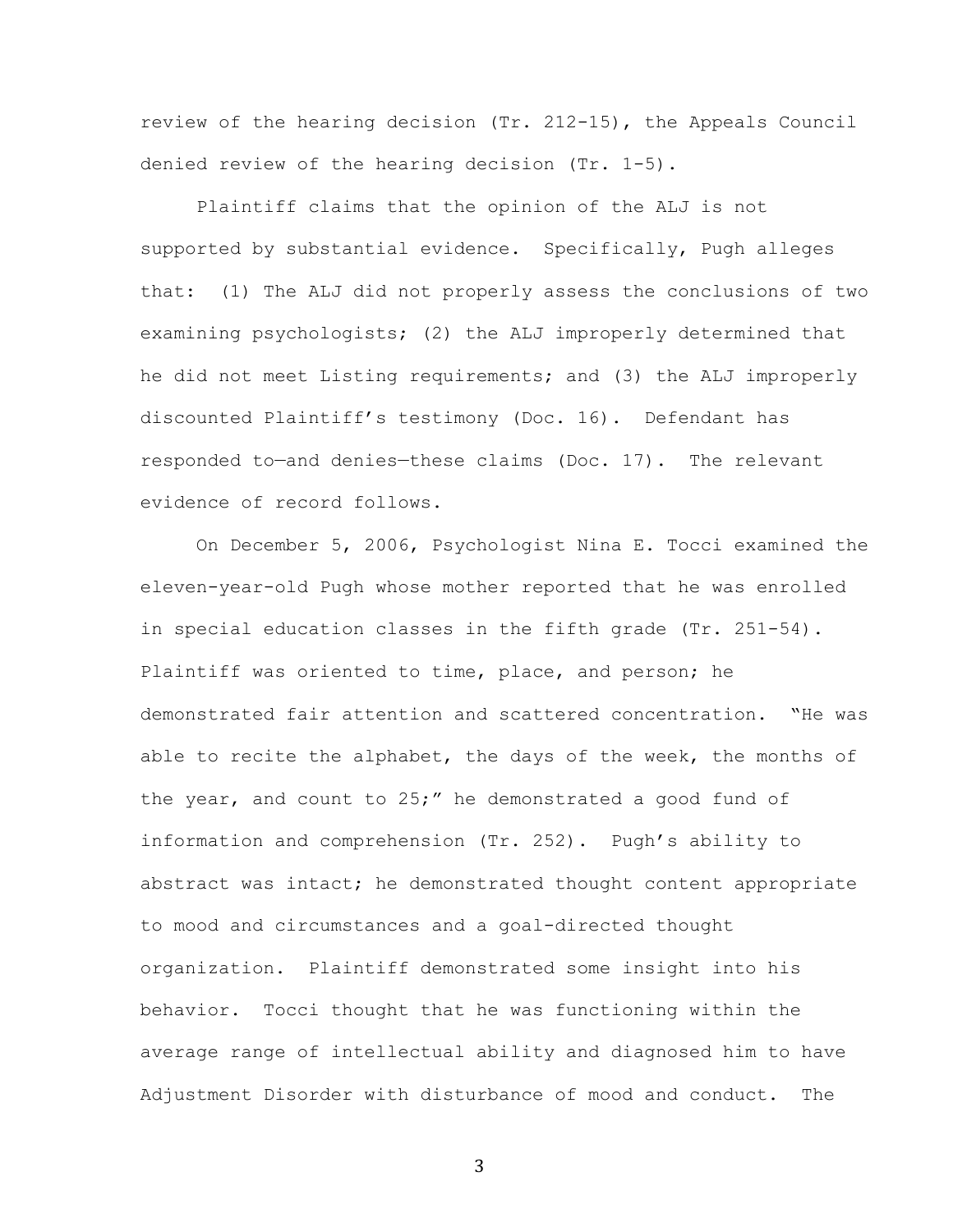Psychologist noted that Pugh had some issues surrounding the death of his older brother years earlier; Plaintiff had witnessed the brother get hit and killed by a truck and still suffered visual hallucinations of his brother.

On July 30, 2008, Psychologist Donald W. Blanton examined Pugh; in the Fall to come, Plaintiff was to start seventh grade in special education classes (Tr. 360-64). Thoughts and conversation were logical and associations were intact; affect was flat but appropriate. No confusion was noted; his mood was depressed. Pugh was alert; insight was limited and judgment was considered fair. Persistence and concentration were adequate for testing. The WISC-IV was administered and Plaintiff scored a verbal comprehension of 67, a perceptual reasoning of 61, a working memory of 74, a processing speed of 70, and a full scale IQ score of 60; these scores placed Pugh in the mild range of mental retardation. Blanton expressed the opinion that this was a valid assessment of his level of intellectual functioning, noting that there were no distractions and Plaintiff appeared to put forth good effort. The Psychologist diagnosed post-traumatic stress disorder with depression and behavior problems, related to Pugh's witnessing his brother's death. Blanton estimated that Plaintiff had a Global Assessment of Functioning (hereinafter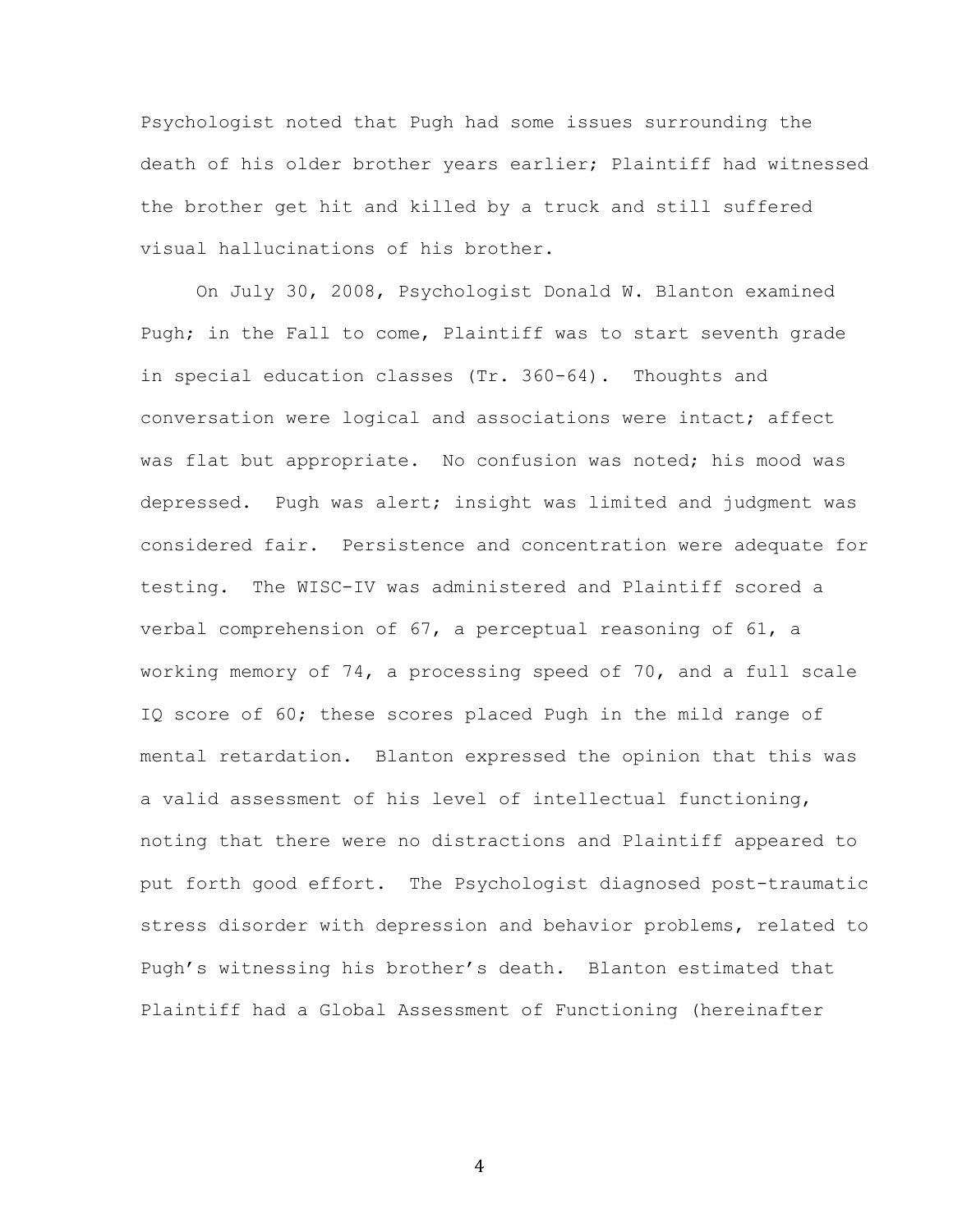GAF) score of 50.<sup>2</sup> The Psychologist completed a Broad Functional Limitations form in which he indicated that Pugh had extreme limitations in his ability to acquire and use information, marked limitations in attending and completing tasks and in interacting and relating with others, and less than marked limitation in his ability to care for himself; there were no limitations in Plaintiff's ability to move about and manipulate objects.

On August 10, 2010, Psychologist Tocci again examined Pugh who was in the ninth grade in a regular school curriculum with resources classes in math and reading (Tr. 323-26). Plaintiff's affect was appropriate, normal, and stable; he was oriented to person, place, and time. Attention and concentration were distracted; he recited the alphabet, but only with difficulty and the need to sing it. Pugh demonstrated a good fund of information and comprehension; his ability to abstract was impaired. Plaintiff demonstrated thought content appropriate to mood and circumstances and a logical thought organization; he had no insight into his behavior, but evinced fair social judgment. Tocci noted that he appeared to be functioning within the borderline range of ability. The Psychologist administered the WISC-IV on which Pugh scored a verbal IQ of 59, a perceptual reasoning IQ score of 75, a working memory IQ score of 52, a

 

<sup>2</sup>A GAF score between 51-60 indicates "moderate symptoms or moderate difficulty in social, occupational or school functioning." *See* https://depts.washington.edu/Resources/ CGAS/GAF%20Index.htm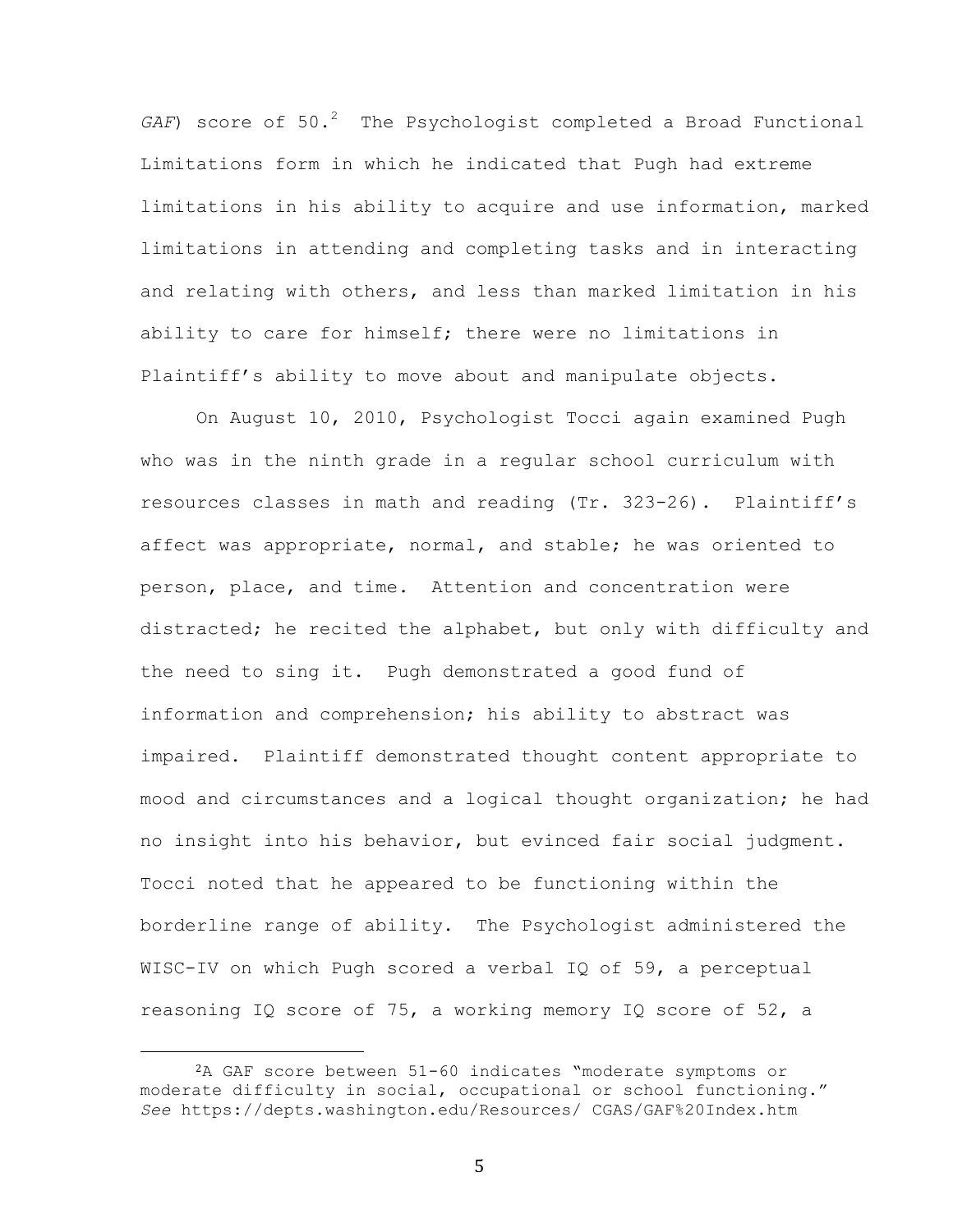processing speed IQ score of 53, and a full scale IQ score of 52. Tocci stated that although the scores would indicate that Plaintiff was mentally retarded, the scores were invalid as his effort was poor and he was not motived to participate; she indicated that his prognosis was fair. The Psychologist's impression was that Pugh was malingering and suggested that his GAF Score was  $75.$ <sup>3</sup>

On November 30, 2010, Neuropsychologist John R. Goff examined Plaintiff (Tr. 365-72). Goff noted that he had been provided evidence by the Office of Disability Adjudication and Review and by Pugh's attorney; he reviewed those records within the body of his report. Plaintiff's Mother reported that although he had undergone special education courses in the past, they were not available in high school. A test for dissimulation suggested that Plaintiff gave a straightforward performance in his testing. Goff noted that Pugh's memory was somewhat questionable. He was oriented to time, place, and person and could recite the alphabet; logical memory for verbal material was poor. The Neuropsychologist saw no clinical indications for malingering or dissimulation. On the WISC-IV, Pugh obtained a full scale score of 54, which Goff thought was "spuriously low;"

and a set of the correction of the correction of the correction of the set of the set of the set of the set of  $\frac{3}{4}$  score between 71 and 80 indicates that "[i]f symptoms are present they are transient and expectable reactions to psychosocial stresses; no more than slight impairment in social, occupational, or school functioning." *See* https://depts.washington.edu/Resources/ CGAS/GAF%20Index.htm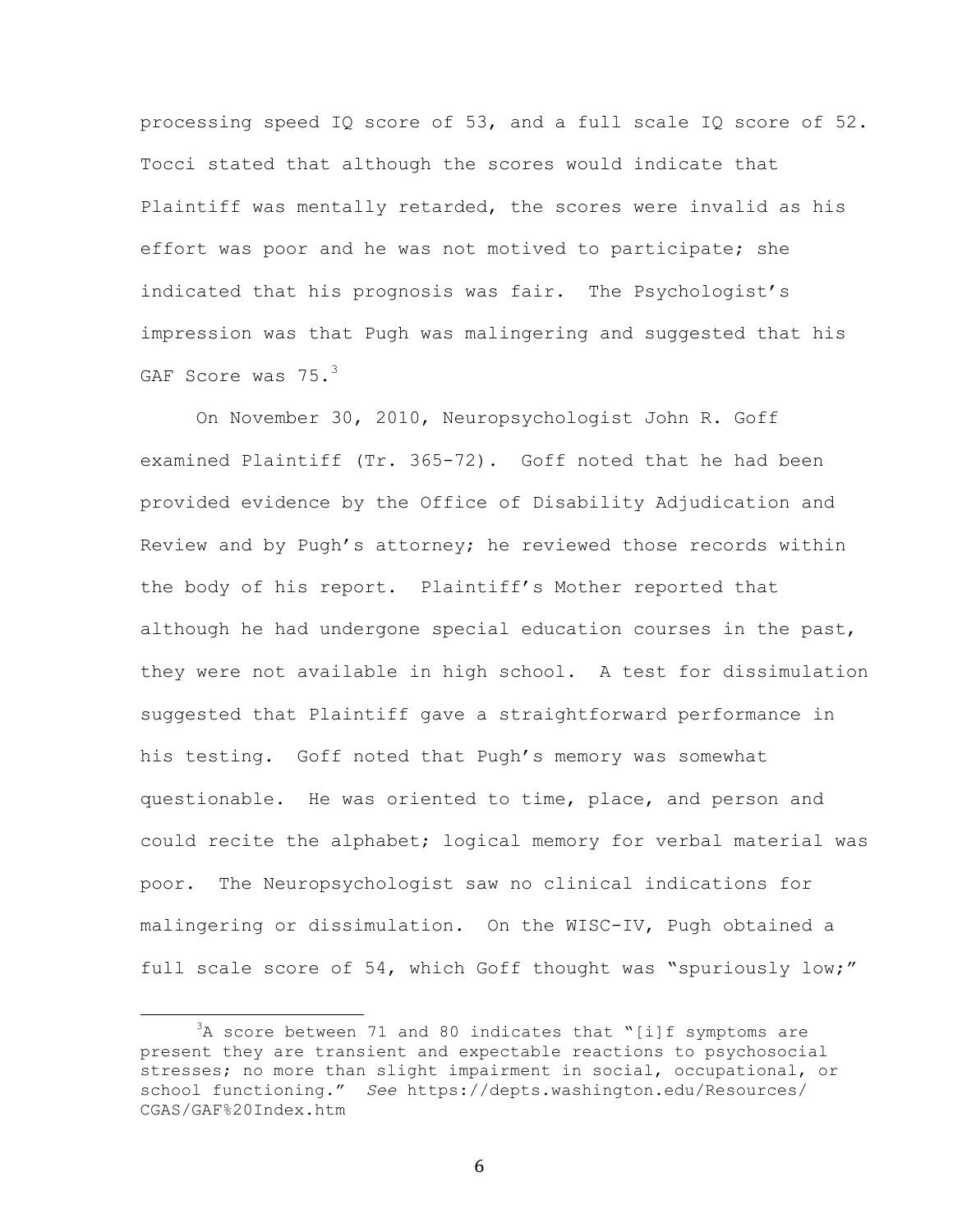he indicated that the General Ability Index, on which Plaintiff scored a 58, was a better estimate of his abilities (Tr. 368). It was noted that "[t]he working memory and process speed scores [were] very low and the process speed score in particular [was] affected by a rather ponderous approach to the test" (*id.*); the scores were in the upper end of the mildly retarded range of intelligence. Pugh also took the WRAT-IV, obtaining standard scores of 83, 87, and 89 for the Word Reading, Spelling and Math Computation scores, corresponding to the beginning fourth-grade, mid-fifth grade, and mid-third grade levels, respectively. Goff found no thought or mood disorder. The Examiner found that Pugh was mentally retarded, as supported by Blanton's previous testing, the tests he had given, and his academic performance; he noted that Plaintiff was functionally illiterate. Goff said that he did not know "where the PTSD comes from" as he saw no signs of anxiety (Tr. 369). The Neuropsychologist's diagnosis was that Pugh suffered from a mathematics disorder and mild mental retardation. Goff completed a Broad Functional Limitations Form on which he indicated that Plaintiff had marked-to-extreme limitation in acquiring and using information, marked limitation in attending and completing tasks,  $4$  marked limitation in

<sup>4</sup>The ALJ found that Goff marked both "No limitation" and "Marked limitation" for this domain (Tr. 22). The Court cannot say that that interpretation is wrong though it seems obvious that the "Marked limitation" is what was intended (Tr. 371).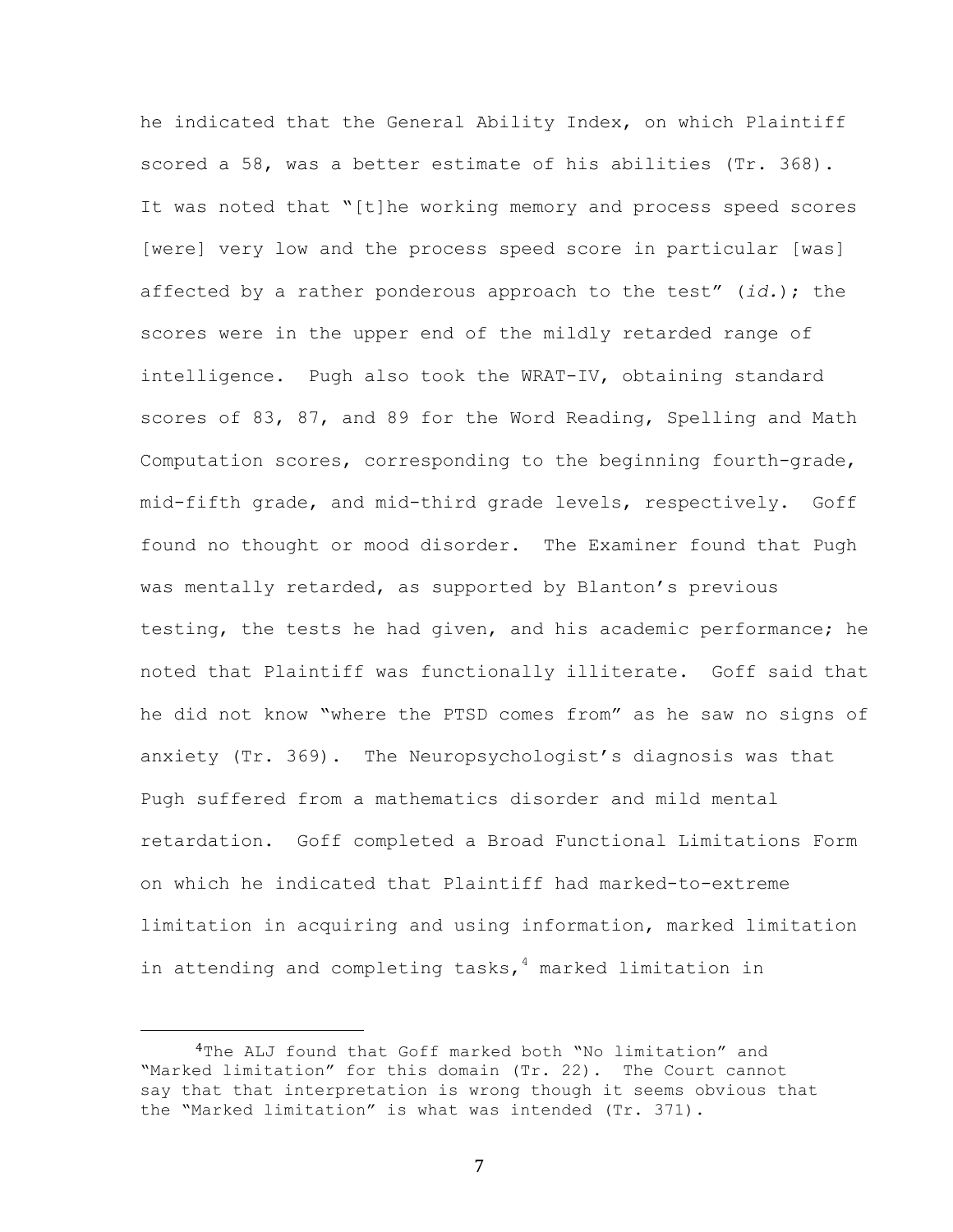interacting and relating with others, and less than marked limitation in caring for himself and in his health and physical well-being (Tr. 371-72).

At the first evidentiary hearing, Plaintiff's mother testified that her son had just been socially promoted to the seventh grade and was in the special education curriculum (Tr. 43-49). Pugh gave his mother, teachers, and other students a hard time; the Mother thought his behavior was related to having witnessed his brother get killed when run over by a truck. Plaintiff had a hard time with asthma and took medication for it; he had to be on the breathing machine four times a day. He had to have a breathing treatment in the middle of the night about three times a week. Pugh could not participate in P.E. at school because of the asthma.

At the second—and most recent—evidentiary hearing, the Mother testified that her son was in the ninth grade and not doing very well with his schoolwork; his school did not offer special education classes, though he had been in that curriculum previously (Tr. 31-35). Plaintiff did very poorly in math. Pugh did not have friends and tended to stay to himself; he had to use a nebulizer machine four times a day because of his bronchitis.

Also at the second hearing, Dr. William Jeansomme testified as a Medical Expert, saying that he had studied the record evidence and heard the testimony from Pugh's Mother (Tr. 35-39).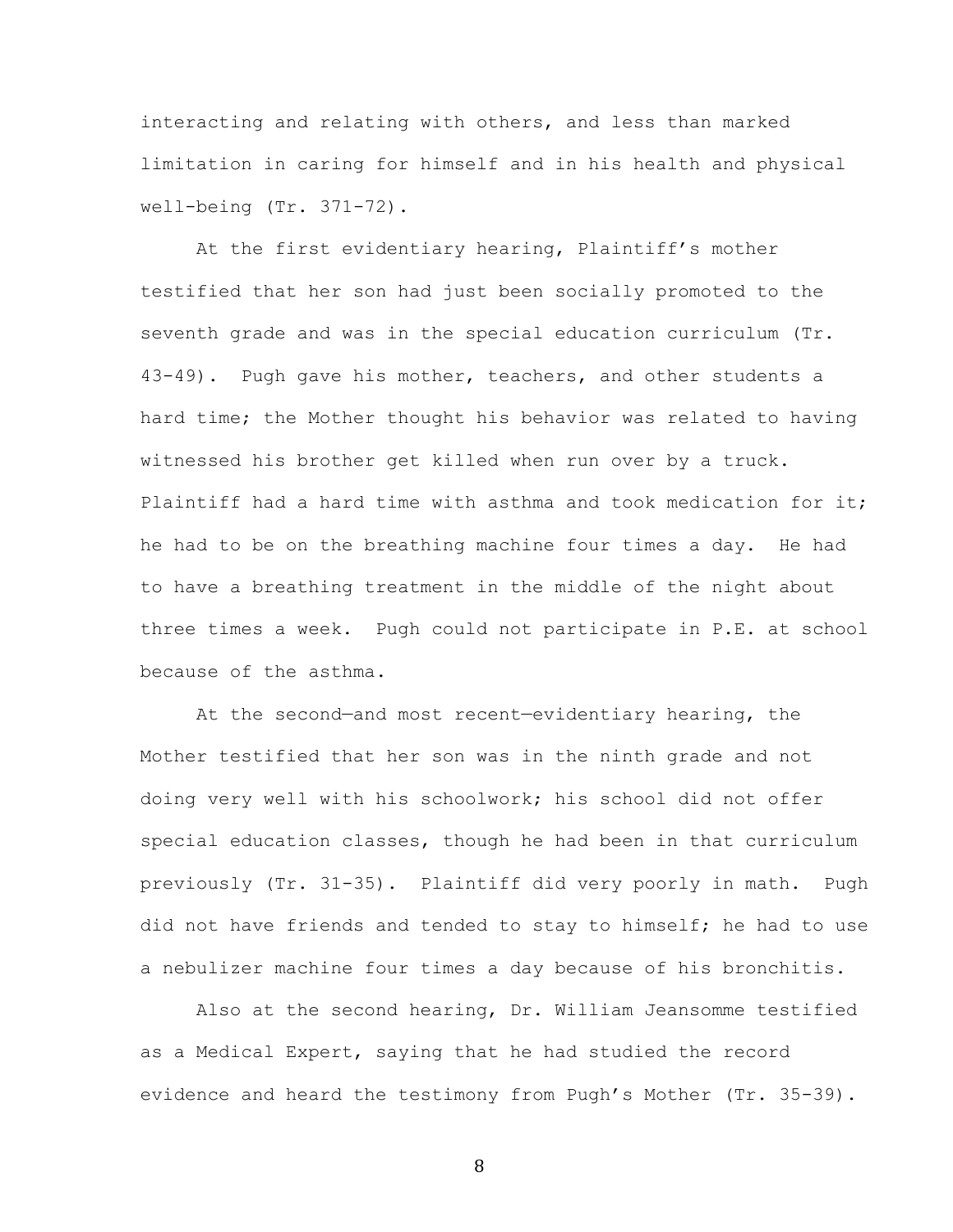It was the Doctor's opinion that Pugh did not "satisfy the criteria for disability described in the disability evaluation manual" (Tr. 36-37). Jeansomme stated that he was not a psychologist or psychometrist. This concludes the relevant evidence of record.

In bringing this action, Plaintiff claims that the ALJ did not properly assess the conclusions of two examining psychologists. Pugh specifically refers to the reports of Blanton and Goff (Doc. 16, pp. 5-6). It should be noted that "although the opinion of an examining physician is generally entitled to more weight than the opinion of a non-examining physician, the ALJ is free to reject the opinion of any physician when the evidence supports a contrary conclusion." *Oldham v. Schweiker,* 660 F.2d 1078, 1084 (5th Cir. 1981);<sup>5</sup> see *also* 20 C.F.R. § 404.1527 (2013). The ALJ is required to "state specifically the weight accorded to each item of evidence and why he reached that decision." *Cowart v. Schweiker*, 662 F.2d 731, 735 (11th Cir. 1981).

In his determination, the ALJ made the following specific determinations as to what weight he would give the evidence:

## The undersigned assigns significant

 

 <sup>5</sup>The Eleventh Circuit, in the *en banc* decision *Bonner v. City of Prichard*, 661 F.2d 1206, 1209 (11th Cir. 1981), adopted as precedent decisions of the former Fifth Circuit rendered prior to October 1, 1981.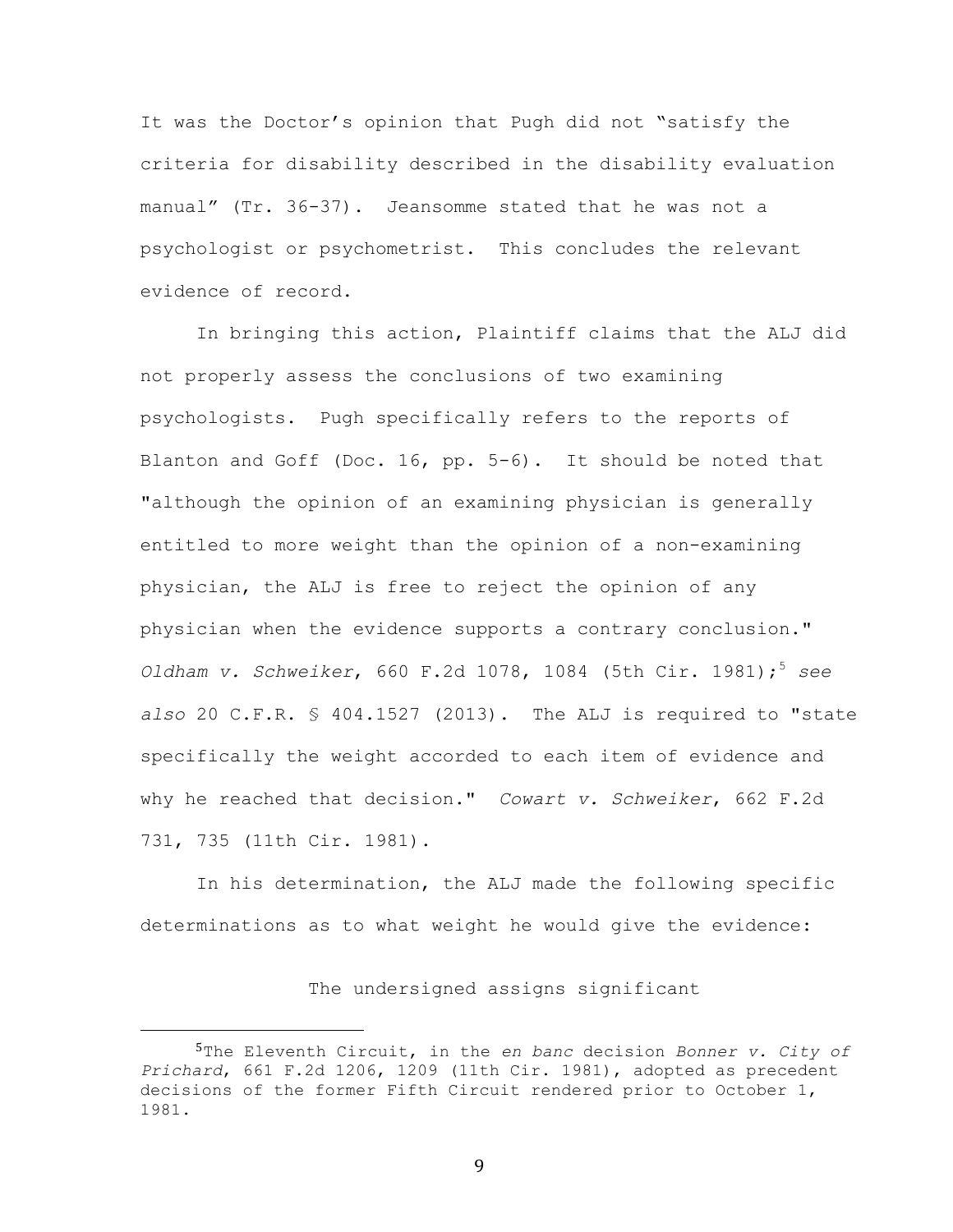weight to the opinion of William Jeansomme, Ph.D., M.E., who opined claimant has minimal asthmatic and bronchitis and claimant does not have a significant mental impairment. The undersigned finds the opinion of Nina Tocci, Ph.D., who diagnosed claimant as malingering with a guarded prognosis of 75. The undersigned rejects the opinion of Dr. Blanton who diagnosed claimant with Post-Traumatic Stress Disorder and gave claimant the necessary functional limitations to satisfy the "B" criteria for that disorder. Claimant witnessed his brother's death, which Dr. Blanton, rates as meeting Post-Traumatic Stress disorder some six years after the event. The undersigned rejects he opinion of Dr. Goff, who parroted the evidence from the CD's provided to him by the attorney, and finally came up with the diagnosis of Math Disorder. However, the undersigned rejects the opinion of Dr. Goff, who in the Functional Limitations marked two separate limitations for claimant in the Domain of Attending and Completing of no limitation and a marked limitation, which is enough to reject his opinion. Moreover, Dr. Goff has had the benefit of two CD's with all the evidence and, yet, he could not understand why claimant was diagnosed with posttraumatic stress disorder although the mother of claimant had told claimant experienced something in his life that was quite devastating.

## (Tr. 22).

The Court has read this passage multiple times and determined that the ALJ has failed to adequately explain how he reached his decision. In his determination, the ALJ simultaneously rejects Blanton's opinion for diagnosing PTSD while rejecting Goff's opinion for not diagnosing it. Though he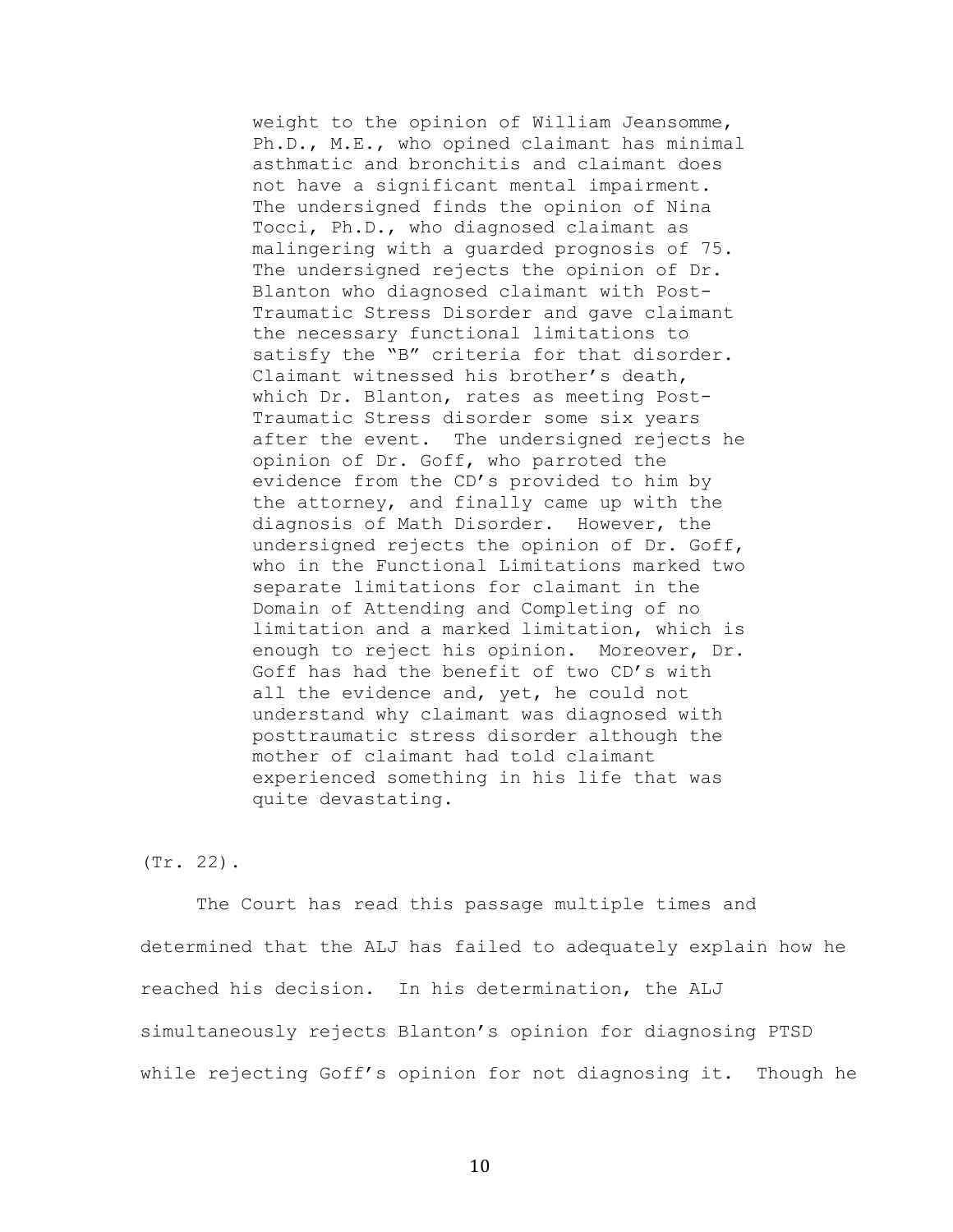"found" Tocci's report, the ALJ did not state what he thought of it. These assessments eliminate the opinions of all of the examining physicians, leaving only the opinion of a nonexamining OB-GYN doctor (Tr. 357-59), characterized as having only a Ph.D. by the ALJ (Tr. 22), to provide an opinion on a fifteen-year-old with claimed impairments of bronchitis, asthma, and impaired intellectual functioning.

The ALJ's evaluation is far from adequate. While the Government has made strong arguments explaining why the ALJ's conclusions are correct, they do not stand in the shoes of the ALJ and get the opportunity to come into Court and cleanse the poorly written opinion (Doc. 17). This is not just a matter of the ALJ's decision needing to be "more clearly worded and [needing] additional proofreading and spelling," as acknowledged by the Government (Doc. 17, p. 5); this decision fails to explain the evidence on which he relied and how the decision was reached.

The Court does not indicate by its decision today that the ALJ's conclusions are wrong. They may be correct, but until the ALJ explains his reasoning, the Court must reach the decision that the conclusions are not supported by substantial evidence.

Based on review of the entire record, the Court finds that the Commissioner's decision is not supported by substantial evidence. Therefore, it is **ORDERED** that the action be **REVERSED** and